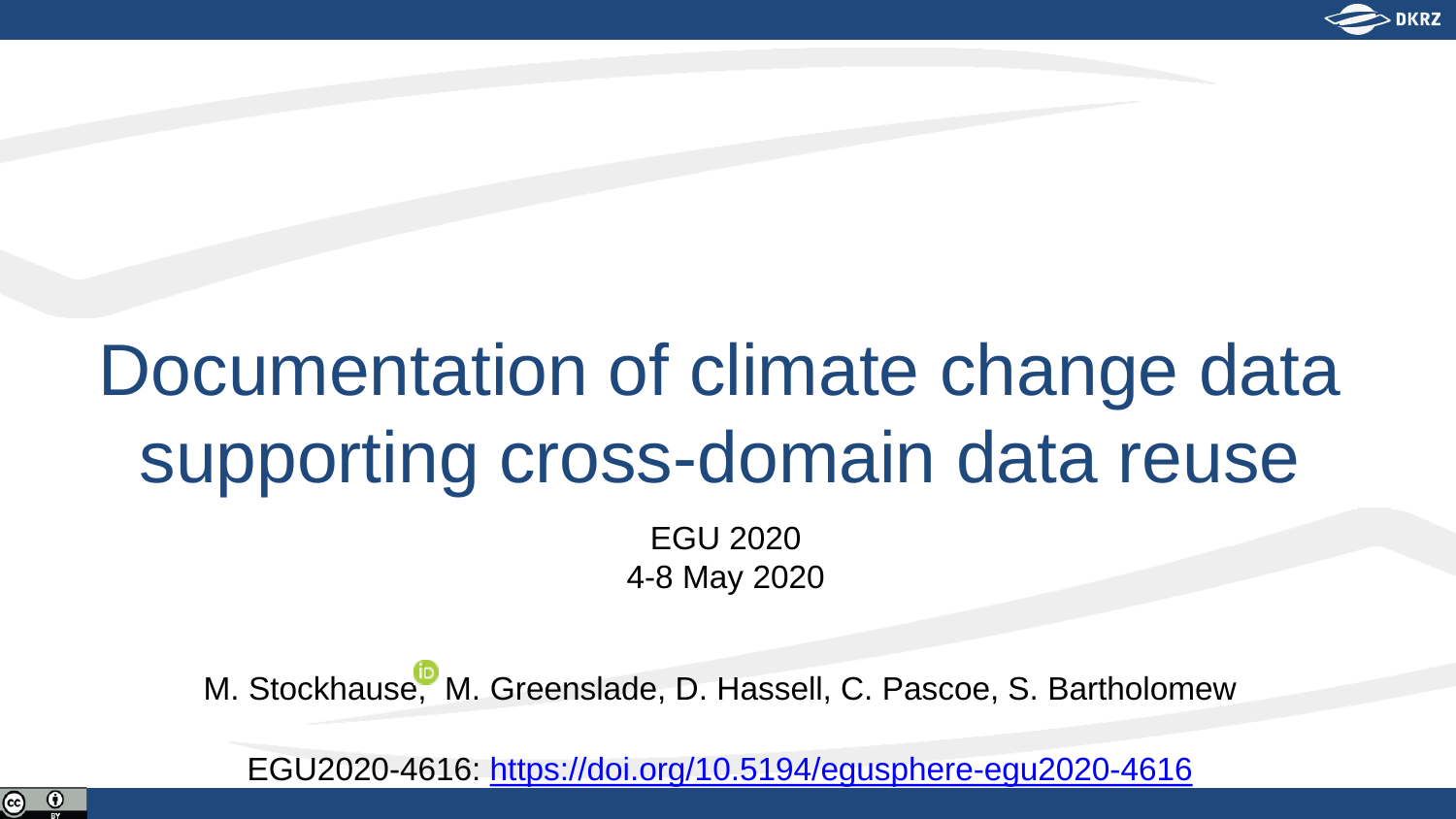

### Climate Change Data and Cross-Domain Reuse

- Climate change data is created by multiple modelling centres worldwide [in international projects such as CMIP6 \(Coupled Model Intercomparison](https://pcmdi.llnl.gov/CMIP6/) Project Phase 6).
- Climate change data is analysed under various aspects and reused for a wide range of questions.
- Users of climate change data need to be supported by detailed documentations on data creation and experiment design to understand the data and information on license and data citation defining the terms of use. These are provided by:
	- **[ES-DOC \(Earth System Documentation\)](https://es-doc.org/)**
	- **[Citation Service](http://cmip6cite.wdc-climate.de/)**
- **Furtherinfo** pages provide the entries to these documentation. Links are included in every CMIP6 NetCDF file header.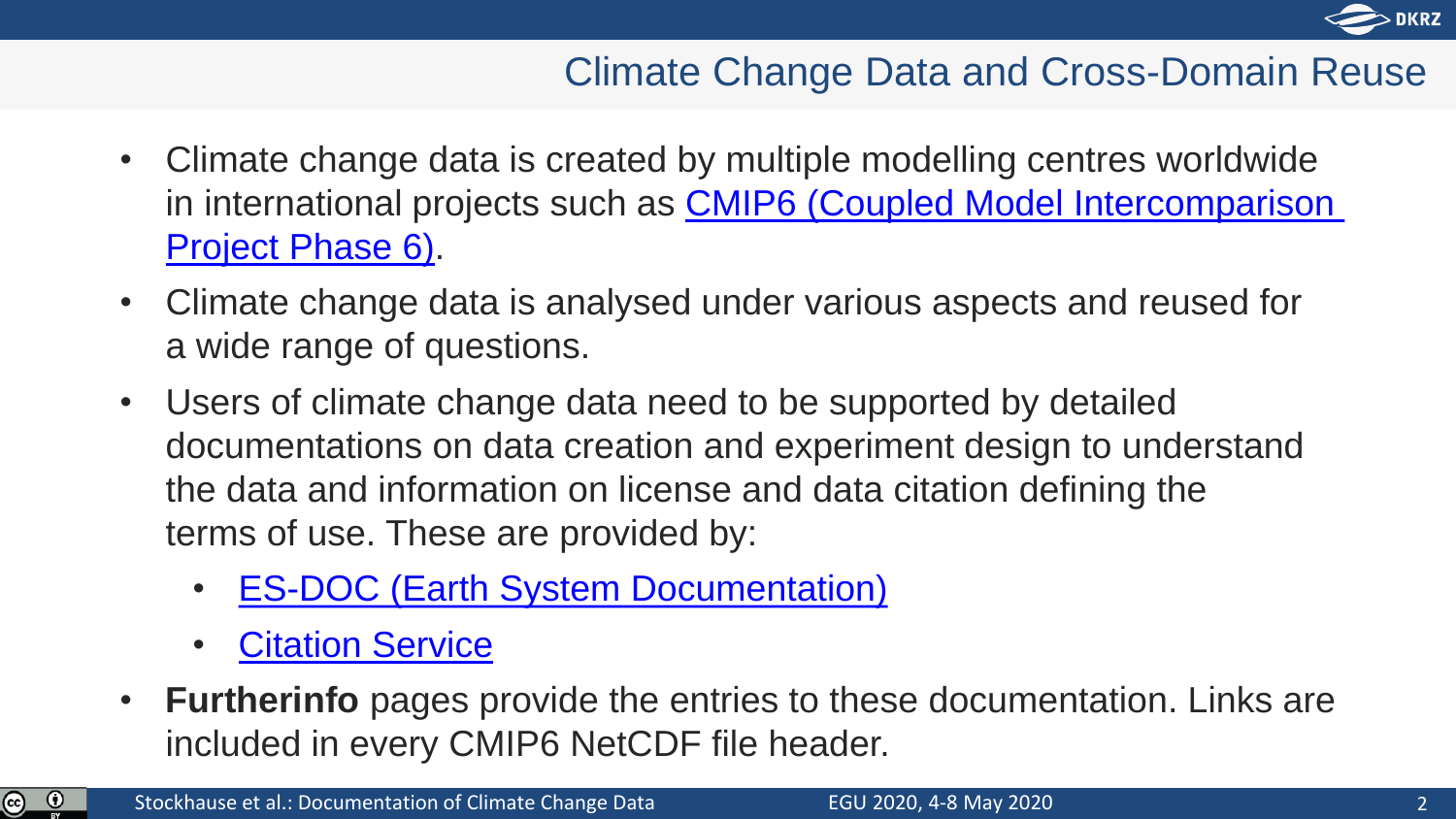

### Furtherinfo (1): Overview

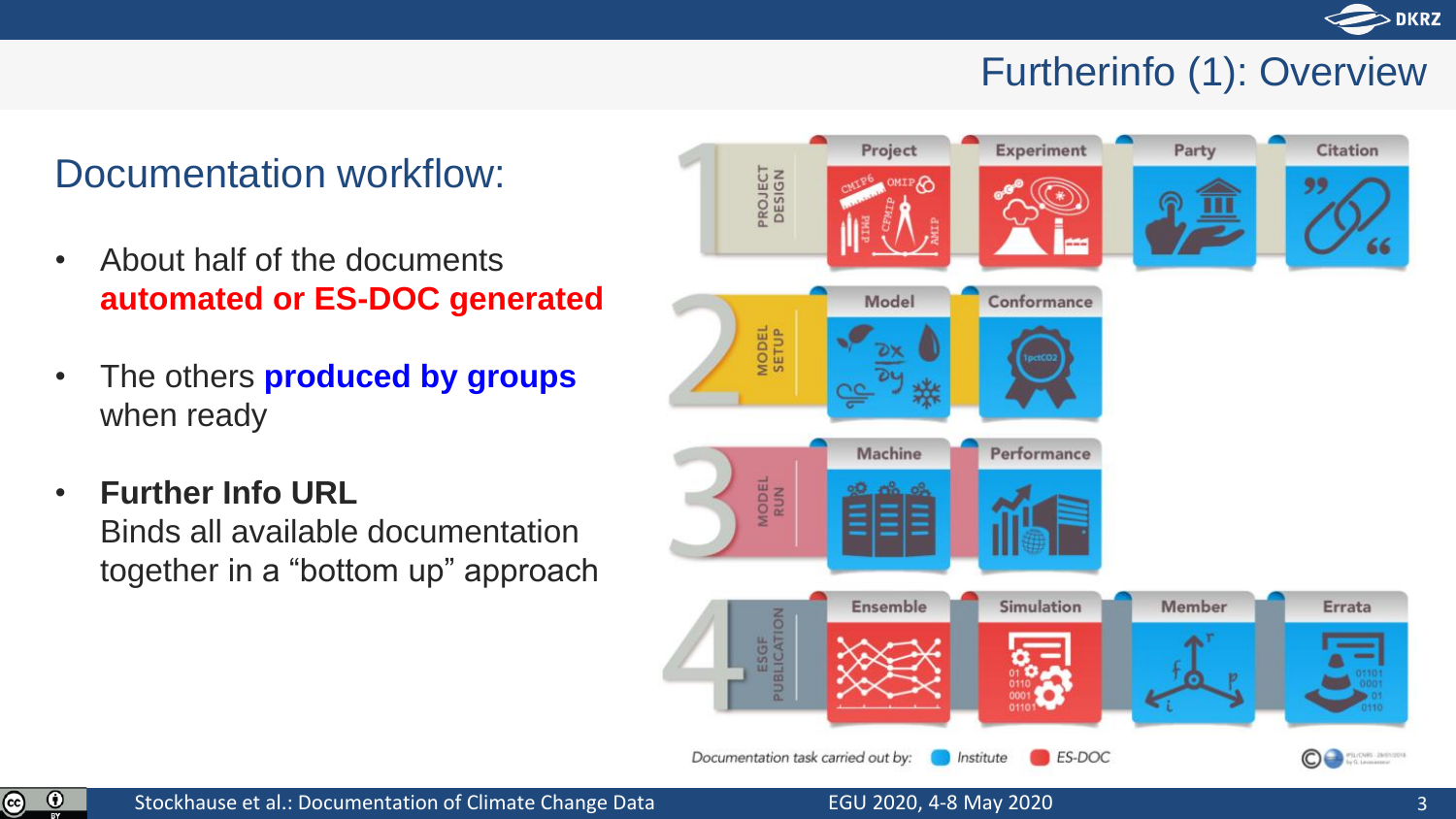

#### Furtherinfo (2): ES-DOC Documentations



Information on applied model **Model: EMMON Turbuletin Concert** 

 $\odot$ ര

Stockhause et al.: Documentation of Climate Change Data

#### EGU 2020, 4-8 May 2020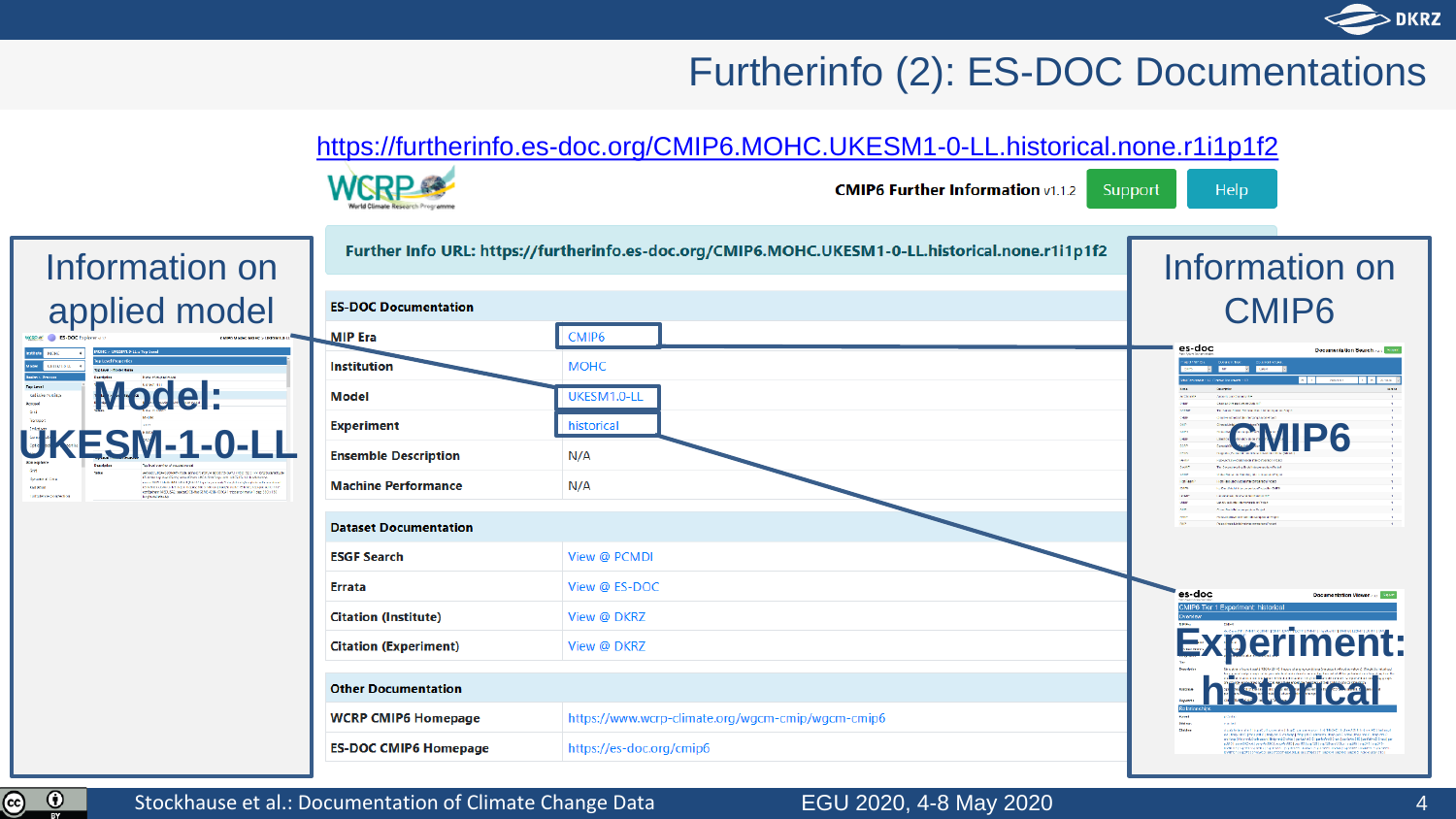#### **DKRZ**

#### Furtherinfo (3): Data Documentation



Stockhause et al.: Documentation of Climate Change Data

<u>ල)</u>

#### EGU 2020, 4-8 May 2020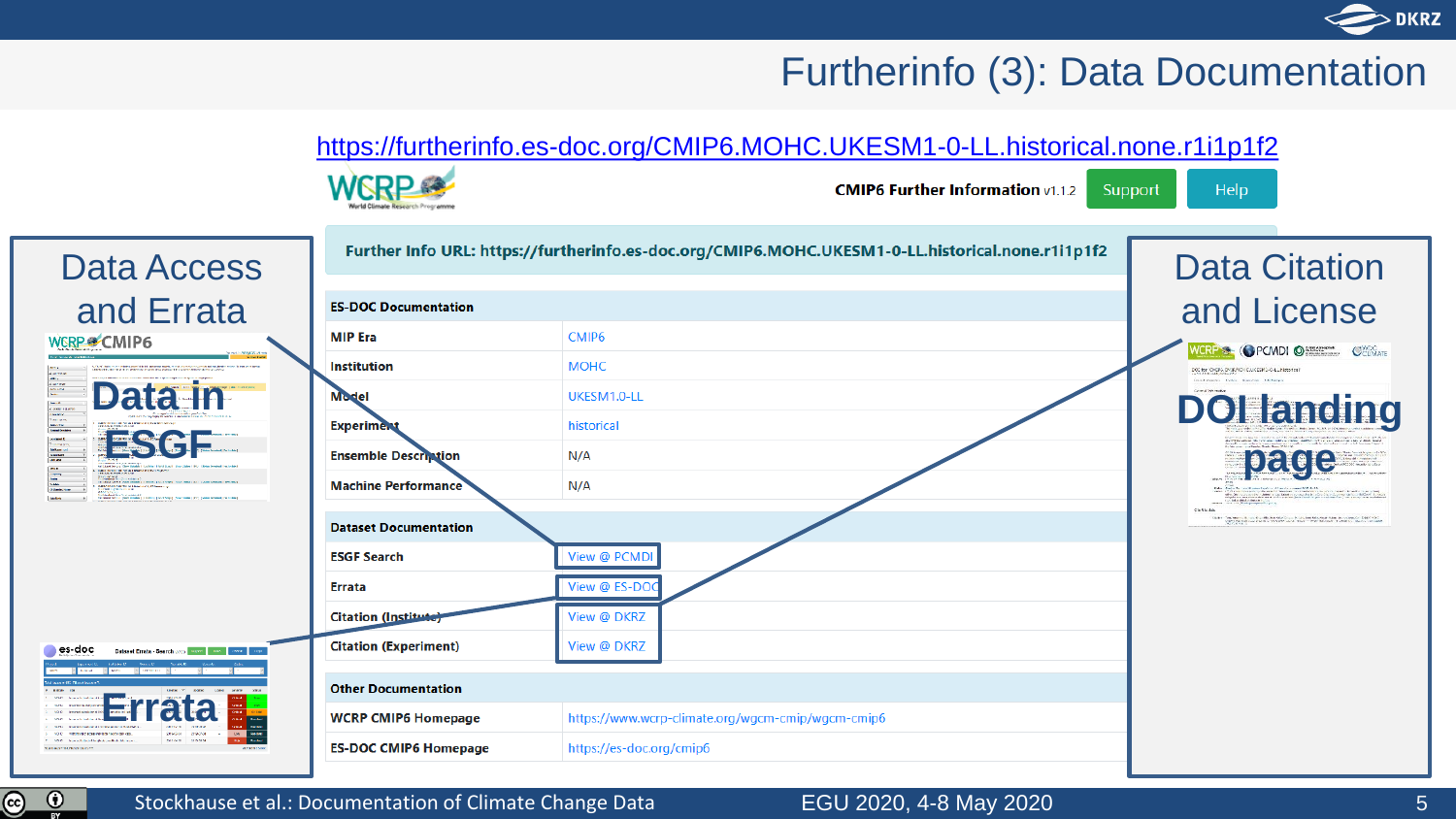

### ES-DOC (1): Overview and Status

#### ES-DOC is Operational for CMIP6 since December 2018

- **Experiments** fully documented by ES-DOC at **[http://search.es-doc.org](http://search.es-doc.org/)**
- Modelling groups have started to use the ES-DOC infrastructure to document their **model formulations: 10/49** Groups have (partially) published **22/130** model descriptions
	- Spreadsheets disseminated via GitHub are filled in, returned to GitHub, and then automatically published to **[http://search.es-doc.org](http://search.es-doc.org/)**
- This methodology has been designed to be generalisable to the other types of documentation that will be rolled out later in 2020
	- **conformance**, **machine**, **performance**, **differences between ensemble members**
- **Simulations** are documented by an automated script running as part of the ESGF publisher
	- Metadata from **995** institute/model/experiment combinations spanning from at least **2230267** publications have been collected, more arriving all the time.
	- These are currently being reduced to  $O(1000)$  unique publishable simulation descriptions
- **Further Info URL** found in each CMIP6 netCDF files is fully functional, including links to errata citation services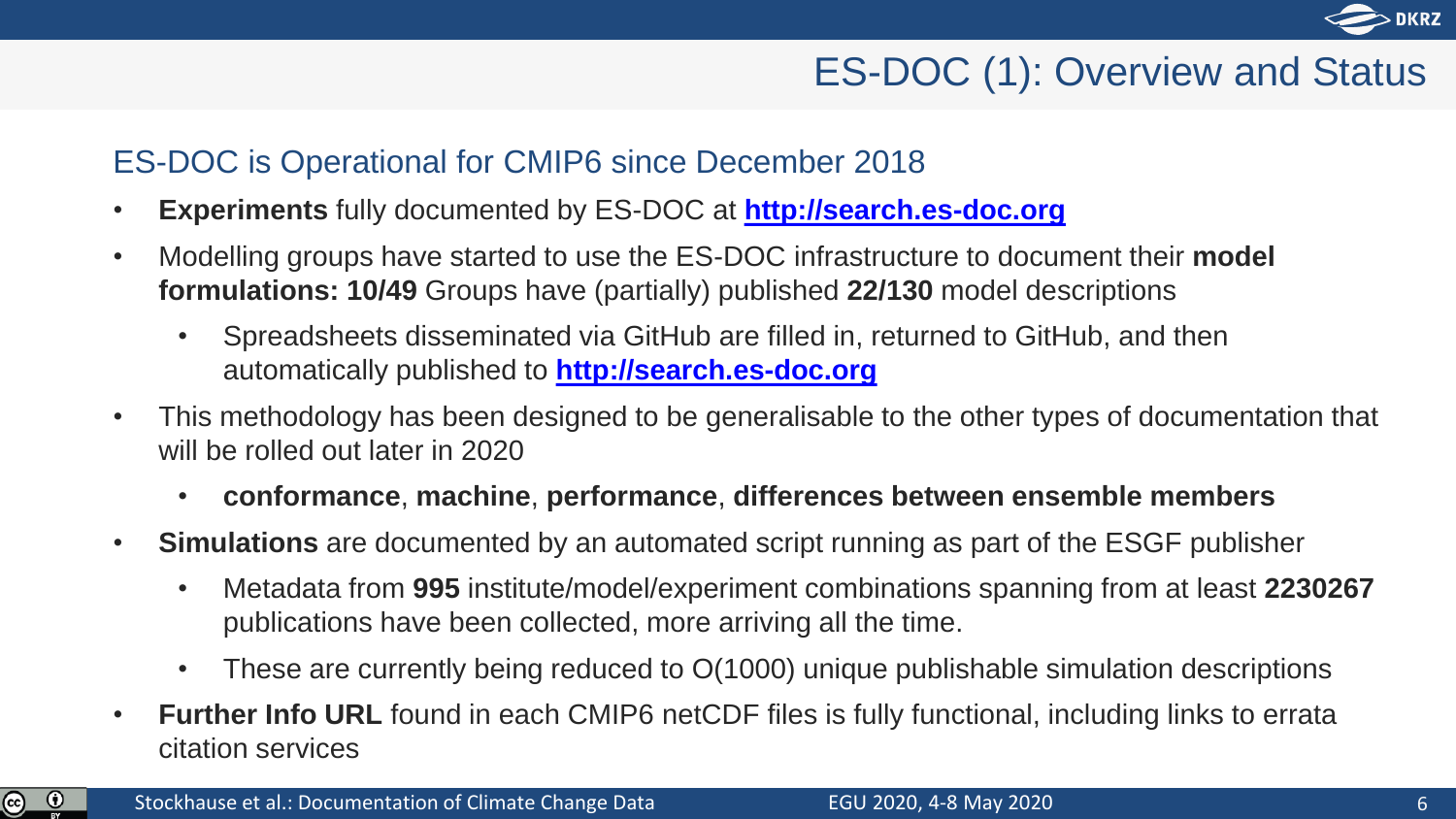

### ES-DOC (2): Collecting Documentation



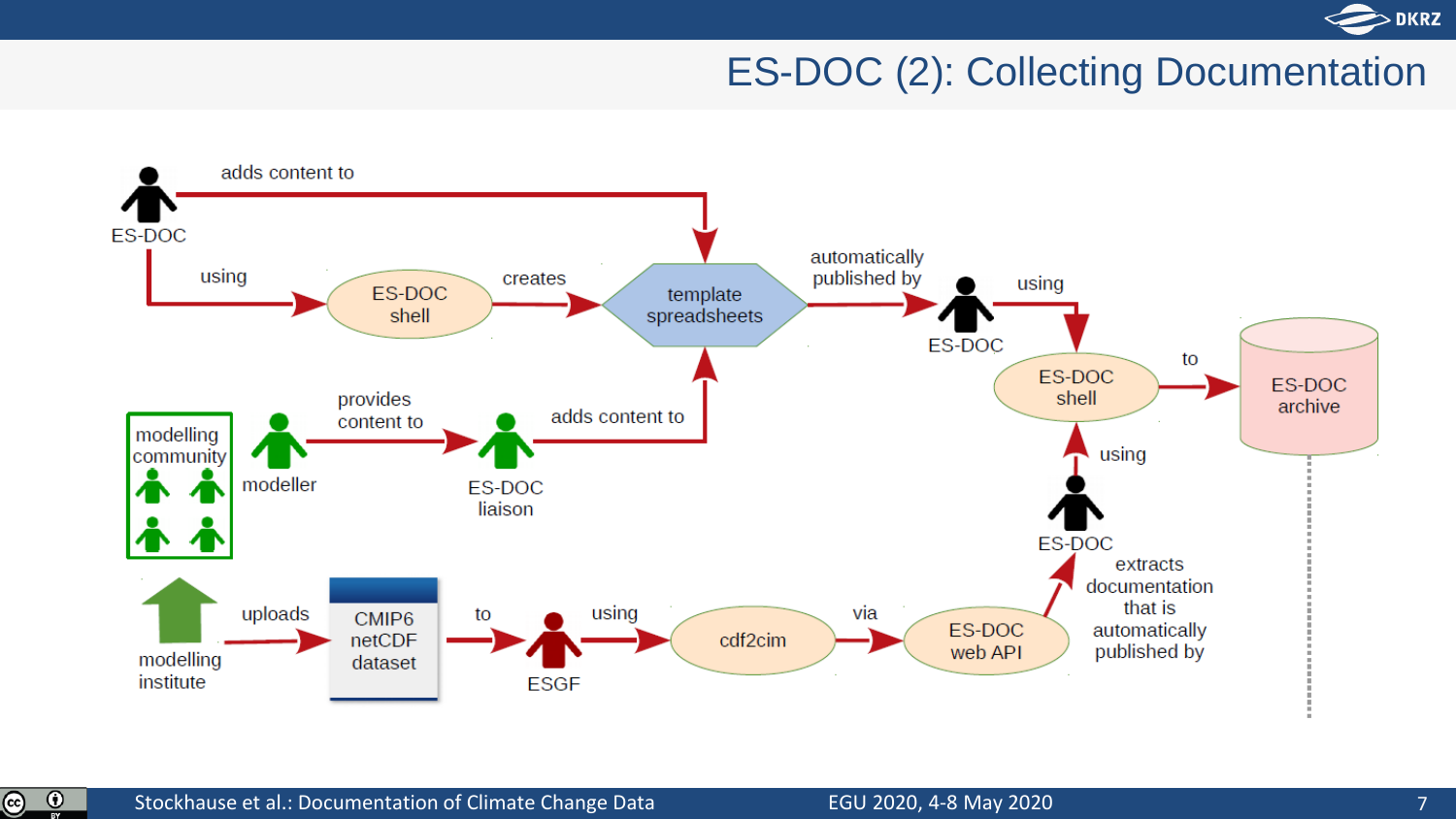

#### ES-DOC (3): Accessing Documentation



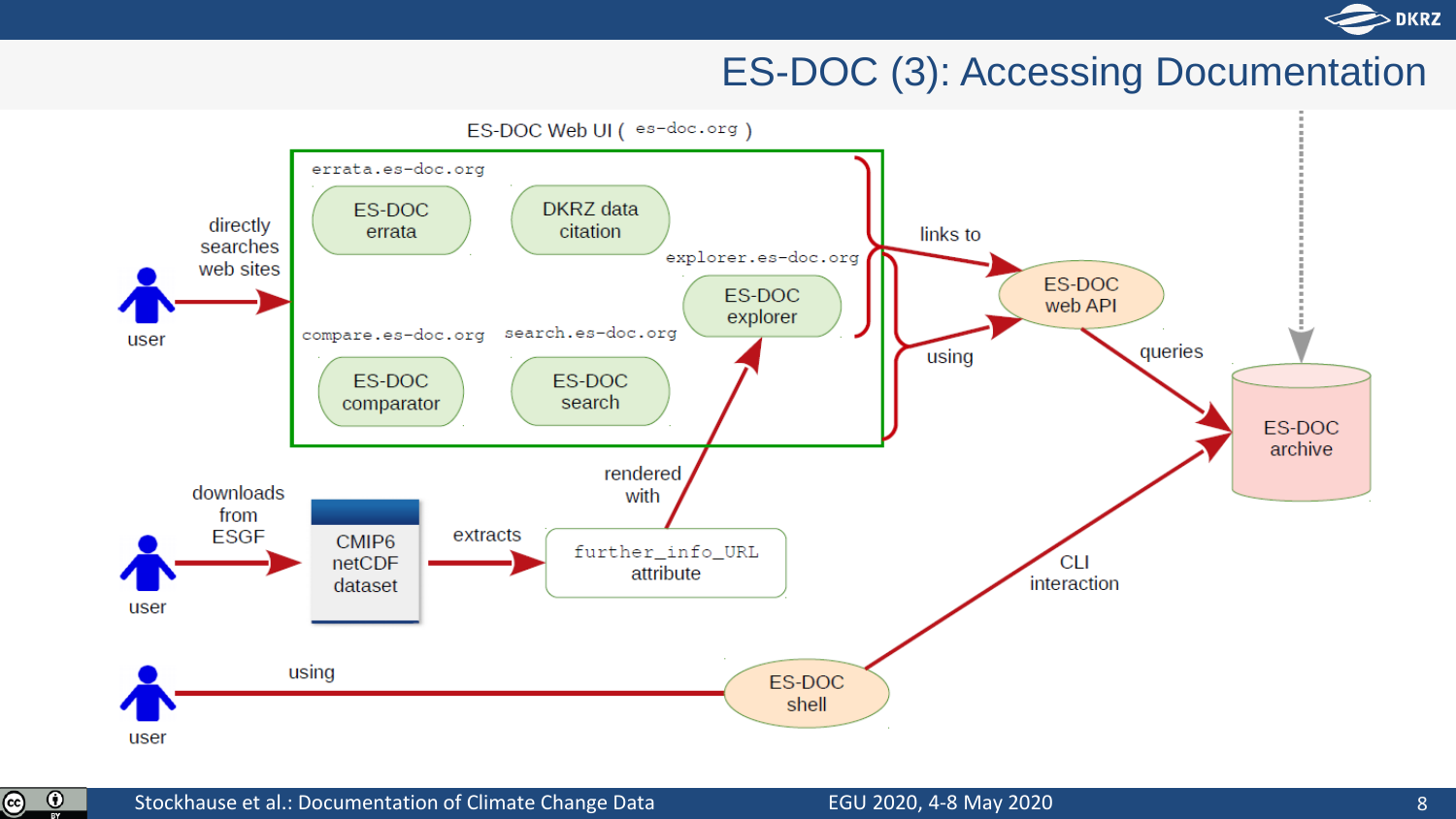

### Citation Service (1): Overview

#### The possibility to cite CMIP6 data for the first time in the history of CMIP was established upon a request from WGCM-CMIP.

#### Service Features

- Data references for input4MIPs and CMIP6 provided on two granularities: MIP/model and experiment
- DataCite metadata standard used as metadata exchange format
- ESGF/CMIP6: Integration into ESGF / CoG, ES-DOC, and Long-Term Archival
- IPCC AR6 WGI: CMIP6 data references included
- Scholix / Data Impact: Data impact information (use in publication) gathered as added value for data providers (dep. on implementation at publishers)
- External discovery in
	- Google Dataset Search
	- DataCite catalog → Scholix → Article Publishers *(e.g. Elsevier: [doi:10.1016/j.ocemod.2018.07.002\)](https://doi.org/10.1016/j.ocemod.2018.07.002)* → harvested by many catalogs
	- OAI/PMH

#### *References:*

 $\odot$ ල)

[http://cmip6cite.wdc-climate.de](http://cmip6cite.wdc-climate.de/) WIP paper: [doi:10.5281/zenodo.35178](https://doi.org/10.5281/zenodo.35178) Publication: [doi:10.5334/dsj-2017-030](https://doi.org/10.5334/dsj-2017-030)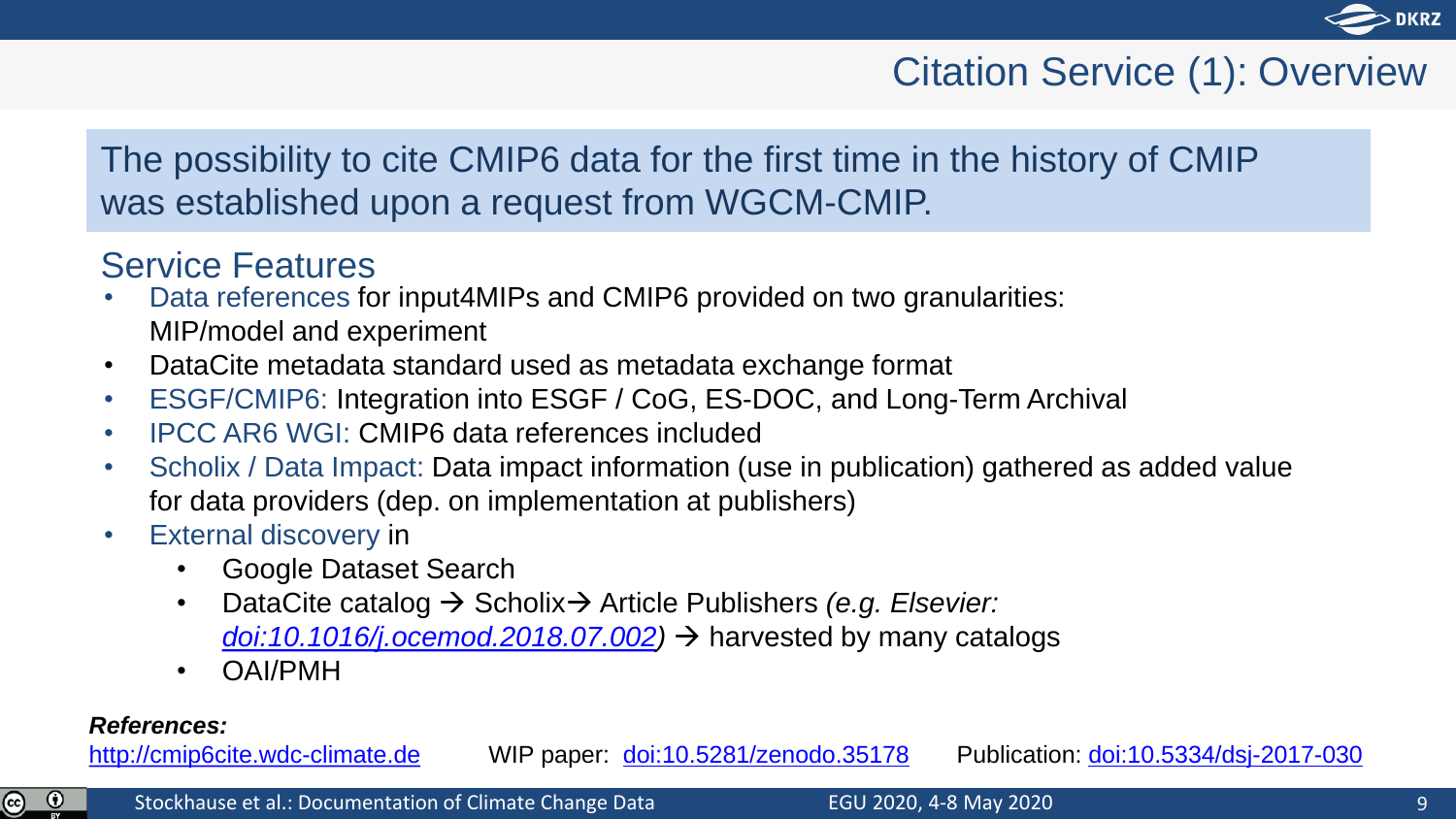

### Citation Service (2): Collect Information



#### *Reference:*

[http://cmip6cite.wdc-climate.de](http://cmip6cite.wdc-climate.de/)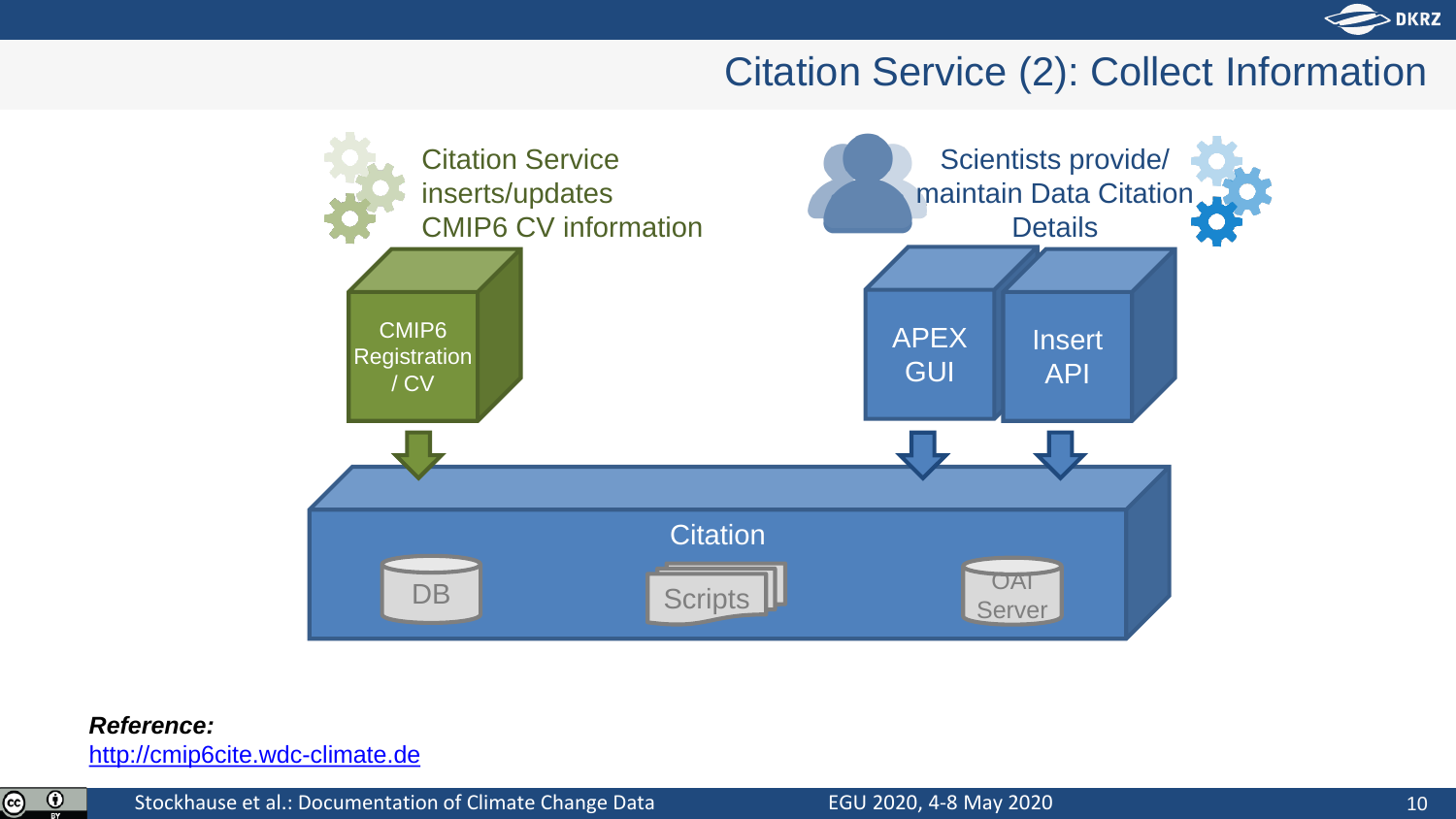

#### Citation Service (3): Process Information



#### *Reference:*

[http://cmip6cite.wdc-climate.de](http://cmip6cite.wdc-climate.de/)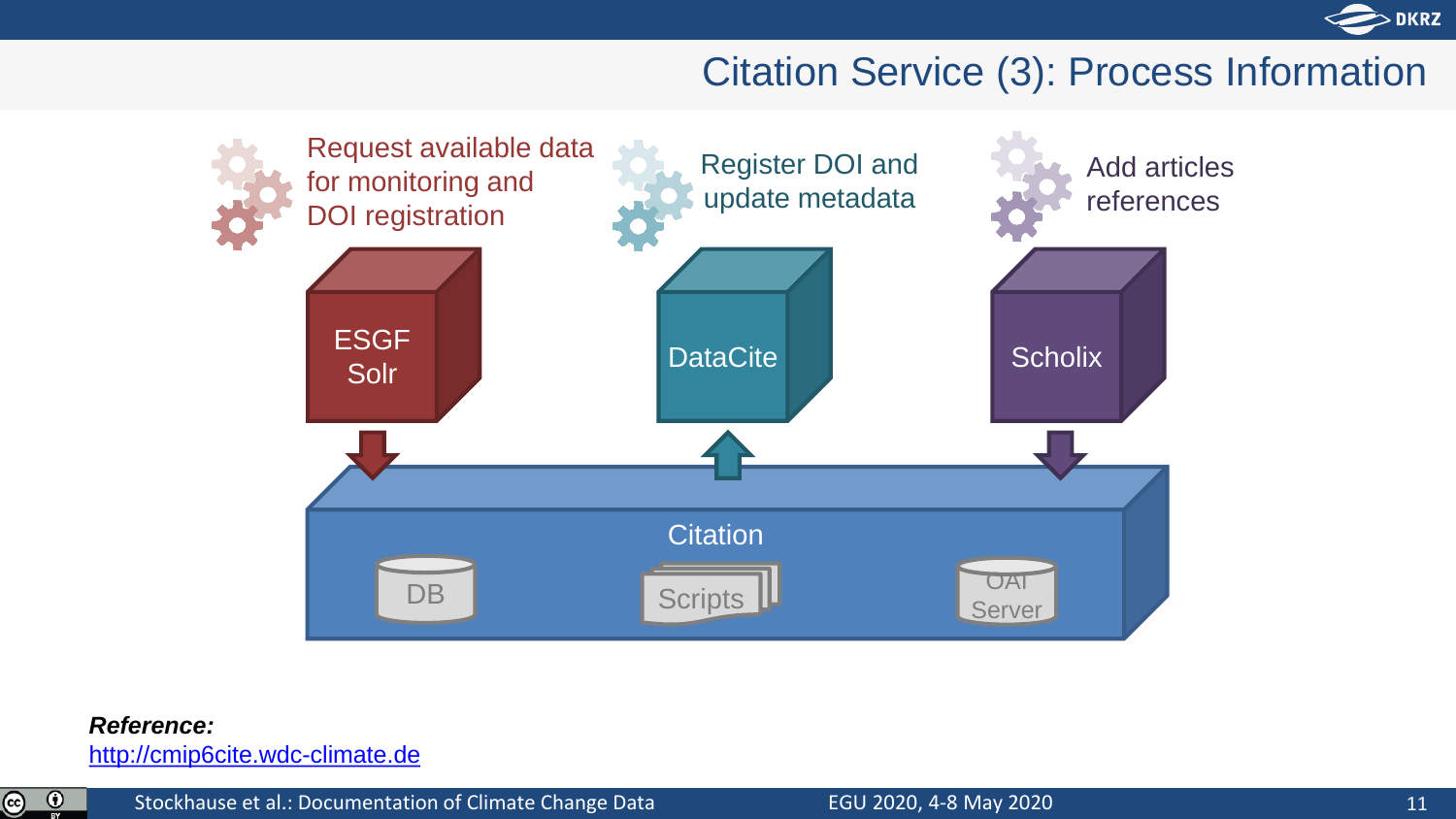

#### Citation Service (4): Disseminate Information



#### *Reference:*

[http://cmip6cite.wdc-climate.de](http://cmip6cite.wdc-climate.de/)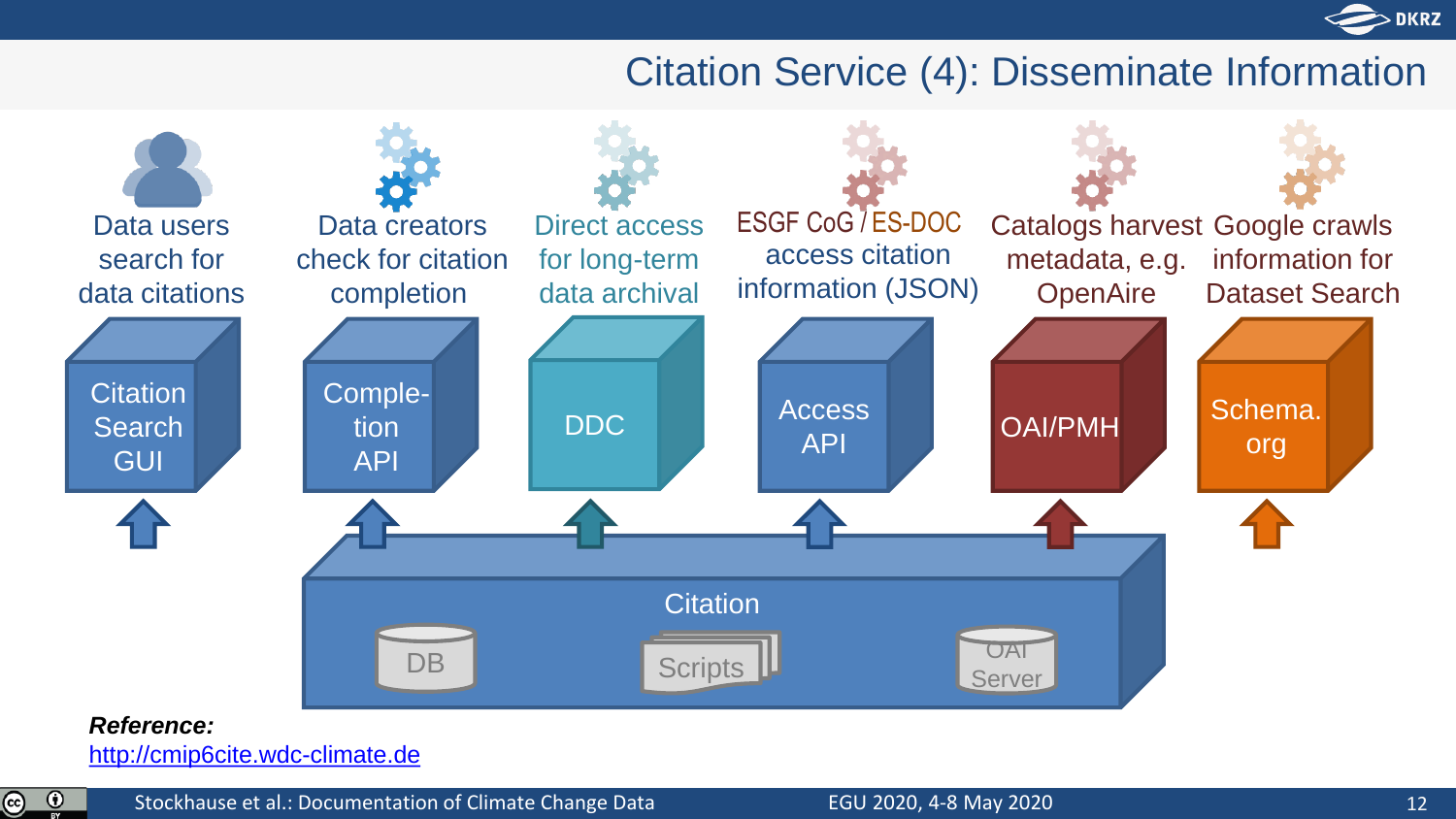### Citation Service (5): Status

### DOI Status (2020-04-27):

- Number of DOIs: 1 865
	- CMIP6: 1 688

177

27 24 3

- input4MIPs:
- Number of MD updates: 8 164
- Missing Citations (total):
	- CMIP6:
	- input4MIPs:
- $\rightarrow$  99 % of the registered CMIP6 data is citable.

*References:* [http://bit.ly/CMIP6\\_DOI\\_Statistics](http://bit.ly/CMIP6_DOI_Statistics) [http://bit.ly/CMIP6\\_Citation\\_Search](http://bit.ly/CMIP6_Citation_Search)

 $\odot$  $\circledcirc$ 



#### **DataCite DOI Registration for CMIP6**

Stockhause et al.: Documentation of Climate Change Data EGU 2020, 4-8 May 2020

**DKRZ**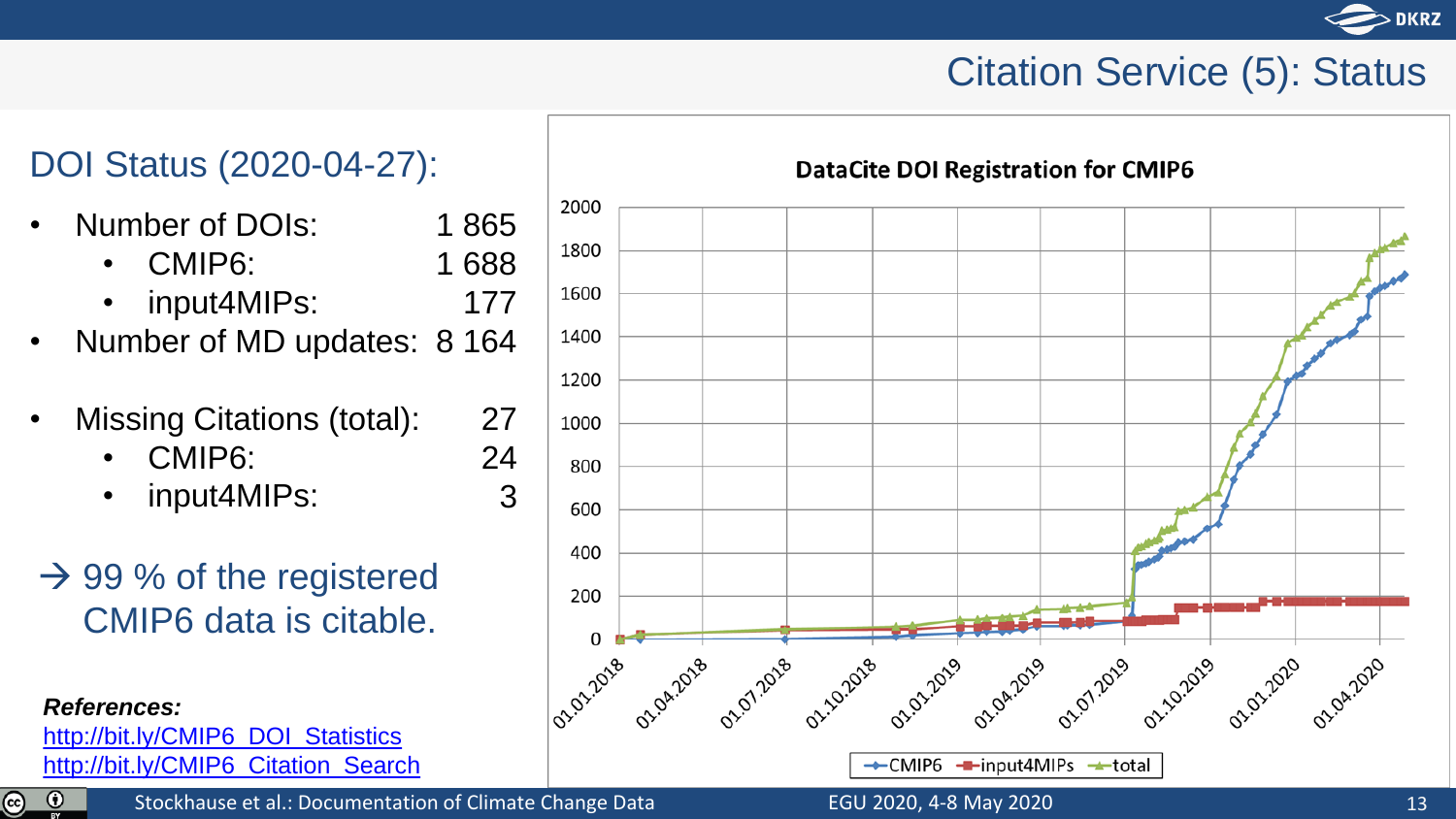

### Citation Service (6): Feedback and Future

#### CMIP6 Citation Service has been running as prototype since early 2017.

- Data citations regarded as important
- Few problems with GUI usage
- More difficulties with API usage

#### User Feedback Service Requests

- to provide citation for additional projects
- to set up a board for future planning and integration

#### Requirements

- Technical maintenance and monitoring
- Metadata curation and user support

- $\rightarrow$  No sustainable funding or institutional support available...
- $\rightarrow$  Citation Service needs to become: smaller, better integrated with other technical components, and broken down into shareable components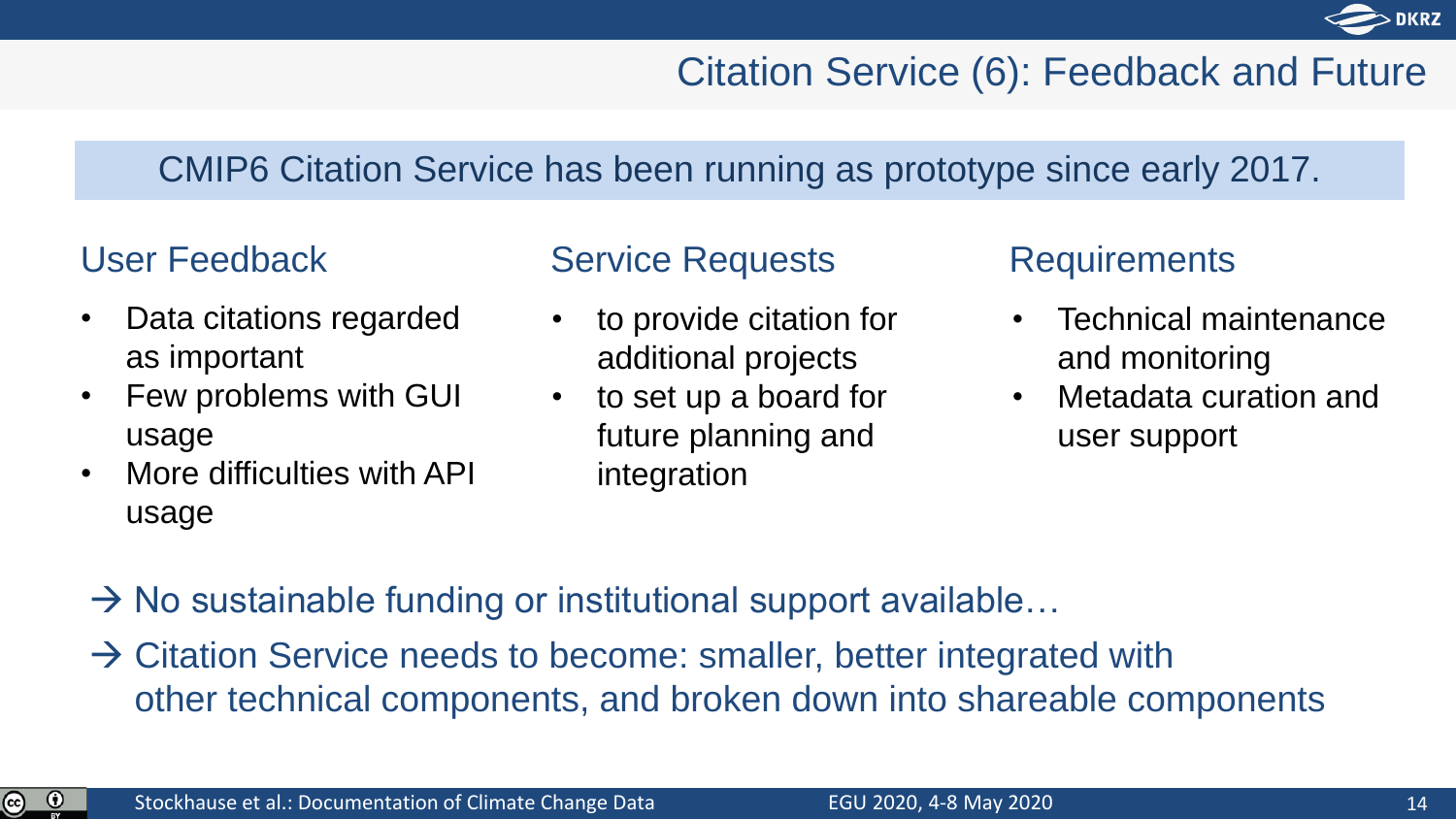

### CMIP6 Data Documentation Use Cases

#### CMIP6 data documentation use cases:

- IPCC WG1 AR6 is going to use model and data references for CMIP6 data to improve the transparency of their findings.
- [Copernicus Data Store \(CDS\)](https://cds.climate.copernicus.eu/) is extended by CMIP6 data. The quality documentation is an important part bringing together QC results, ES-DOC, Errata, Citation, and further CMIP6 project documentations.

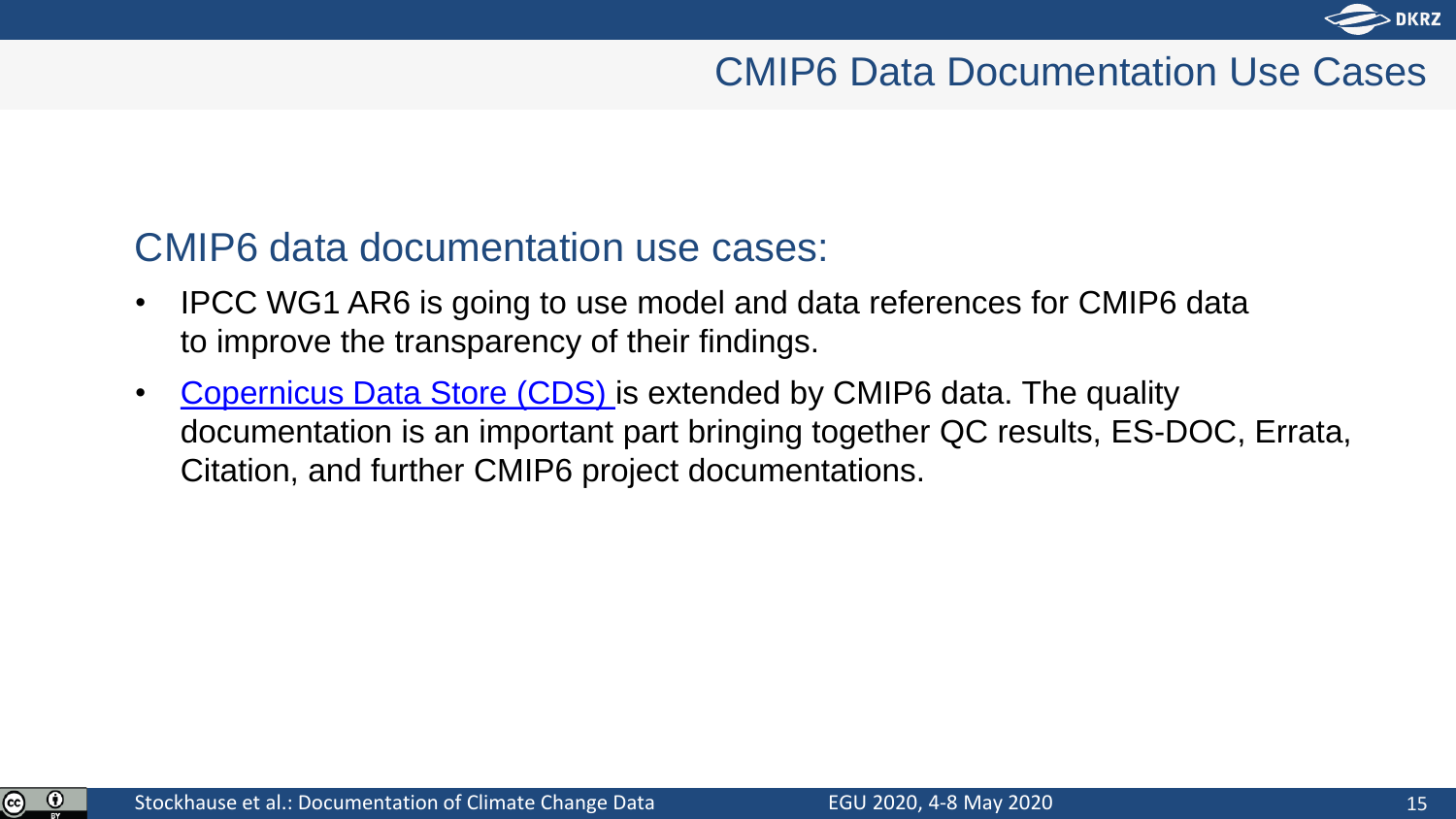

### Outlook beyond CMIP6

- Future plans for the climate data documentation:
	- Improved integration of ES-DOC, citation, and additional documentations, such as the CMIP6 registration
	- Apply ES-DOC / citation for further projects including those without ESGF as data infrastructure
- Preparation for CMIP7:
	- A user survey is in preparation to gather user feedback to guide the WGCM Infrastructure Panel (WIP) in planning CMIP7.
	- The requirements of the technical infrastructure are gathered in the architecture documentation as part of IS ENES3 supporting the WIP.